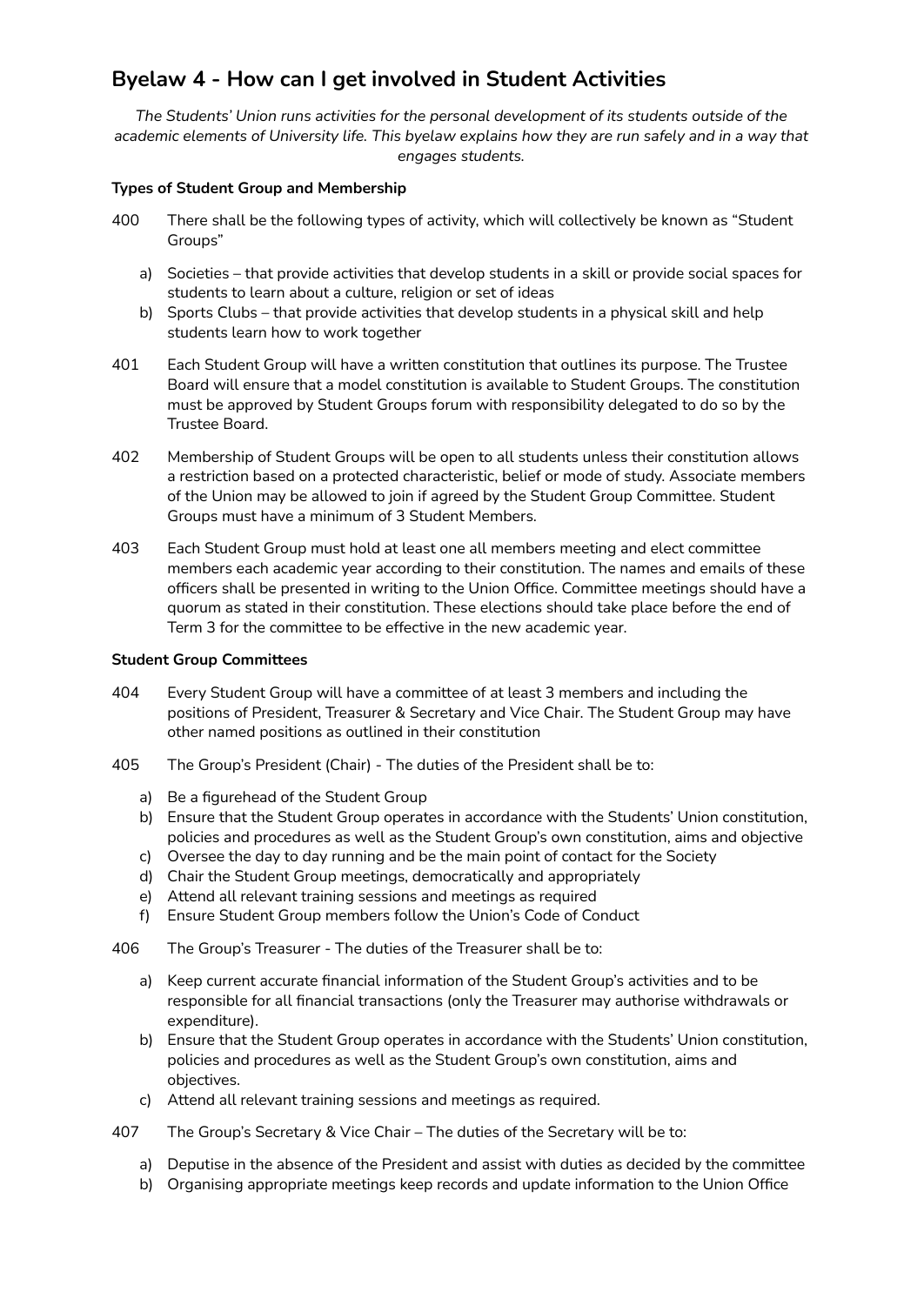- c) Keep minutes for all official Student Group Committee meetings and all members meetings and submit copies submitted within 10 working days to the Union Office.
- d) Ensure that the Student Group operates in accordance with the Students' Union constitution, policies and procedures as well as the Student Group's own constitution, aims and objective
- e) Attend all relevant training sessions and meetings as required.

### **Membership Fees**

- 408 Each Student Group may charge a membership fee and different rates may apply to Associate Members of the Union. If there is a fee, members must have paid the fee to take part in Student Group activities.
- 409 Student Group Members must have paid membership within one calendar month of the start of term or immediately on joining the Student Group. Refunds will only be given within the one calendar month 'cooling off' period from when purchased. Any membership refund requested after this period will be at the discretion of the Union.
- 410 Student Group Treasurers will be expected to monitor the payment of membership fees and spot checks should be performed throughout the year.

#### **Support within the Union**

- 411 The Union through its staff and officers will:
	- a) Encourage, provide and support activities as appropriate to meet the interests of students of the University
	- b) Manage, guide and aid in the development of Student Groups.
	- c) Work with the University, and where appropriate external bodies, to develop opportunities, societies and recreational events.
	- d) Provide activities to encourage community involvement through and for our members
	- e) Provide support for emerging Student Groups.
	- f) Through Student Groups activities provide the opportunity and facilities to encourage social and personal development.
	- g) Co-ordinate and administer Student Groups activities, including the supervision of financial matters relating to Societies.
	- h) Develop processes for recognition for those volunteering through Student Groups

#### **Student Groups Forum**

- 412 Student Groups Forum is an opportunity for Student Group members to discuss issues and share feedback on the development of Student Groups.
- 413 The Forum shall take place once a term and be chaired by the SU President or their designate. All Student Group members are permitted to attend and shall have the right to speak. Union staff will be entitled to attend.
- 414 The agenda will be drawn up by the President. The purpose of the Forum shall be to provide recommendations and advice to the member of Union Staff responsible for Student Groups and the Executive Committee on key decisions, including the allocation of development funds.

#### **New Student Groups**

415 To establish a Student Group an application pack which includes a constitution, aims and objectives must be submitted to the member of Union Staff responsible for Student Groups. The objectives of the proposed society should not cover any that are already provided for in the objectives and activities of existing Student Groups.

## **Budget allocation to Student Groups and financial regulations**

416 Student Group budgets will be awarded via a process set by the Trustee Board for the following academic year.